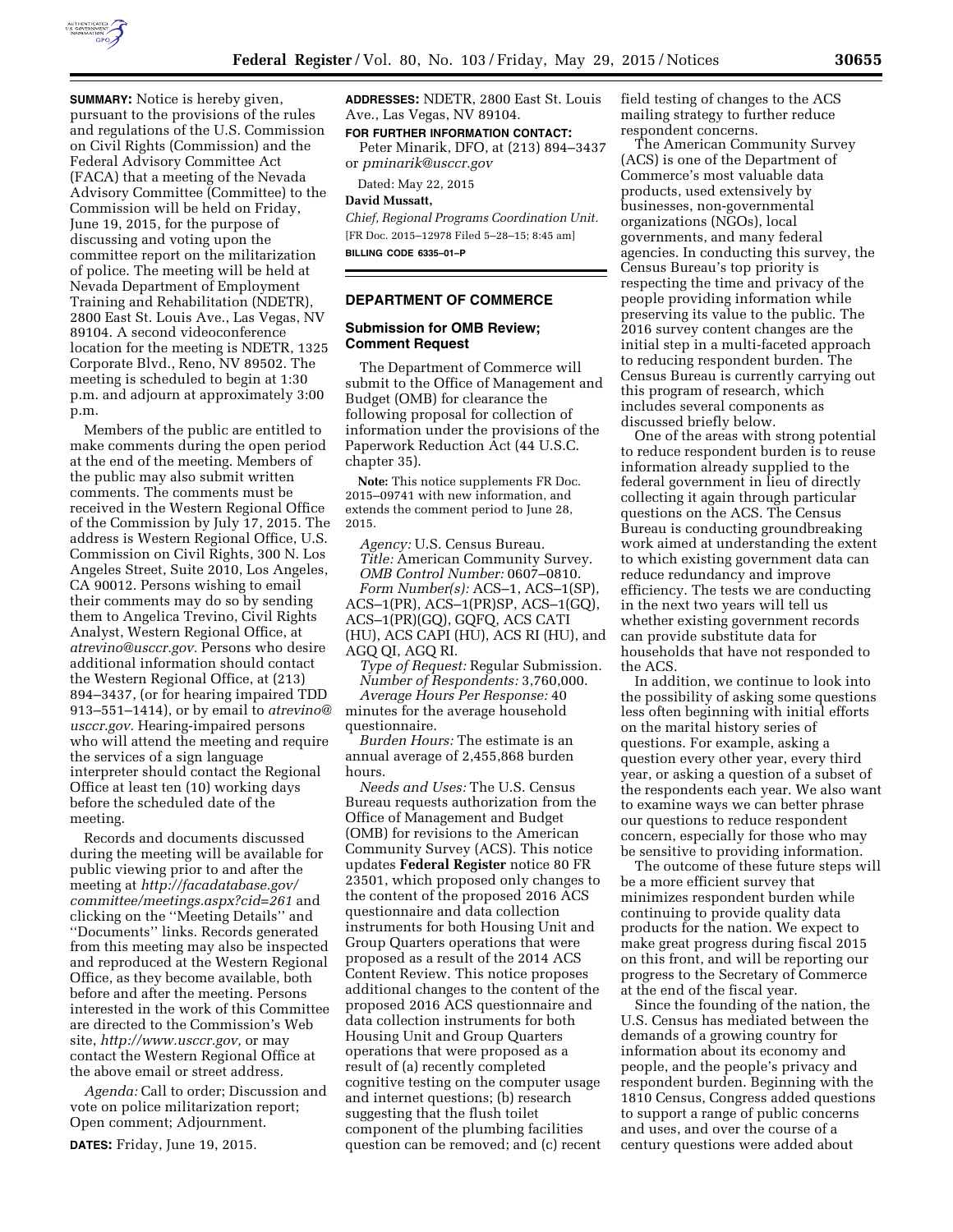agriculture, industry, and commerce, as well as occupation, ancestry, marital status, disabilities, and other topics. In 1940, the U.S. Census Bureau introduced the long form and since then only the more detailed questions were asked of a sample of the public.

The ACS, launched in 2005, is the current embodiment of the long form of the census, and is asked each year of a sample of the U.S. population in order to provide current data needed more often than once every ten years. In December of 2010, five years after its launch, the ACS program accomplished its primary objective with the release of its first set of estimates for every area of the United States. The Census Bureau concluded it was an appropriate time to conduct a comprehensive assessment of the ACS program. This program assessment focused on strengthening programmatic, technical, and methodological aspects of the survey to assure that the Census Bureau conducts the ACS efficiently and effectively.

In August 2012, the OMB and the Census Bureau chartered the Interagency Council on Statistical Policy (ICSP) Subcommittee on the ACS to ''provide advice to the Director of the Census Bureau and the Chief Statistician at OMB on how the ACS can best fulfill its role in the portfolio of Federal household surveys and provide the most useful information with the least amount of burden.'' The Subcommittee charter also states that the Subcommittee would be expected to ''conduct regular, periodic reviews of the ACS content. . .designed to ensure that there is clear and specific authority and justification for each question to be on the ACS, the ACS is the appropriate vehicle for collecting the information, respondent burden is being minimized, and the quality of the data from ACS is appropriate for its intended use.''

# **Changes in 2016 ACS Content Resulting From the Content Review**

The formation of the ICSP Subcommittee on the ACS and the aforementioned assessment of the ACS program also provided an opportunity to examine and confirm the value of each question on the ACS, which resulted in the 2014 ACS Content Review. This review, which was an initial step in a multi-faceted approach of a much larger content review process, included examination of all 72 questions contained on the 2014 ACS questionnaire, including 24 housingrelated questions and 48 person-related questions.

The Census Bureau proposed the two analysis factors—benefit as defined by the level of usefulness and cost as

defined by the level of respondent burden or difficulty in obtaining the data, which were accepted by the ICSP Subcommittee. Based on a methodology pre-defined by the Census Bureau with the input and concurrence of the ICSP Subcommittee on the ACS, each question received a total number of points between 0 and 100 based on its benefits, and 0 and 100 points based on its costs. These points were then used as the basis for creating four categories: High Benefit and Low Cost; High Benefit and High Cost; Low Benefit and Low Cost; or Low Benefit and High Cost. For this analysis, any question that was designated as either Low Benefit and Low Cost or Low Benefit and High Cost and was NOT designated as Mandatory (*i.e.,* statutory) by the Department of Commerce Office of General Counsel (OGC) or NOT Required (*i.e.,* regulatory) with a sub-state use, was identified as a potential candidate for removal. The Department of Commerce OGC worked with its counterparts across the federal government to determine mandatory, required, or programmatic status, as defined below:

• *Mandatory*—a federal law explicitly calls for use of decennial census or ACS data on that question.

• *Required*—a federal law (or implementing regulation) explicitly requires the use of data and the decennial census or the ACS is the historical source; or the data are needed for case law requirements imposed by the U.S. federal court system.

• *Programmatic*—the data are needed for program planning, implementation, or evaluation and there is no explicit mandate or requirement.

Based on the analysis, the following questions were initially proposed for removal:

- *Housing Question No. 6—Business/ Medical Office on Property*
- *Person Question No. 12— Undergraduate Field of Degree*
- *Person Question No. 21—(In the Past 12 mos, did this person) Get Married, Widowed, Divorced*
- Person Question No. 22—Times Married
- Person Question No. 23—Year Last Married

For reports that provide a full description of the overall 2014 ACS Content Review methods and results, see ''Final Report—American Community Survey FY14 Content Review Results'' and additional reports about the 2014 ACS Content Review available at *[http://www.census.gov/acs/](http://www.census.gov/acs/www/about_the_survey/methods_and_results_report/) www/about*\_*the*\_*[survey/methods](http://www.census.gov/acs/www/about_the_survey/methods_and_results_report/)*\_*and*\_ *results*\_*[report/](http://www.census.gov/acs/www/about_the_survey/methods_and_results_report/)* 

Regarding the business/medical office on property question, the Census

Bureau received 41 comments from researchers, and individuals. Most of these comments came from researchers who felt that the Census Bureau should keep all of the proposed questions in order to keep the survey content consistent over time, or felt that modifications to the question could potentially make it more useful. Housing Question No. 6—Business/ Medical Office on Property is currently not published by the Census Bureau in any data tables. The only known use of the question is to produce a variable for the Public Use Microdata Sample (PUMS), a recode for the Specified Owner (SVAL) variable that allows users to compare other datasets. The Content Review did not reveal any uses by federal agencies, and the comments to the **Federal Register** notice did not reveal any non-federal uses. Additionally, there were no uses uncovered in meetings with stakeholders, data user feedback forms, or other methods employed to understand the uses of ACS data. Lastly, independent research conducted on behalf of the Census Bureau did not uncover any further uses. Though the question has a low cost, it has no benefit to federal agencies, the federal statistical system, or the nation. The Census Bureau plans to remove this question, beginning with the 2016 ACS content.

Regarding the field of degree question, the Census Bureau received 625 comments from researchers, professors and administrators at many universities, professional associations that represent science, technology, engineering and mathematics (STEM) careers and industries, members of Congress, the National Science Foundation, and many individuals interested in retaining this question. A number of commenters (92) cited the importance of these estimates for research that analyzes the effect of field of degree choice on economic outcomes, including earnings, education, occupation, industry, and employment. University administrators (37) commented that this information allows for analysis of postsecondary outcomes, and allows them to benchmark their graduates' relative success in different fields as well as to plan degree offerings. While some commenters used the estimates to understand fields such as humanities or philosophy (56), the majority of these comments (125) addressed the value of knowing about the outcomes of people who pursued degrees in science, technology, engineering and mathematics. These commenters felt that knowing more about the people currently earning STEM degrees and the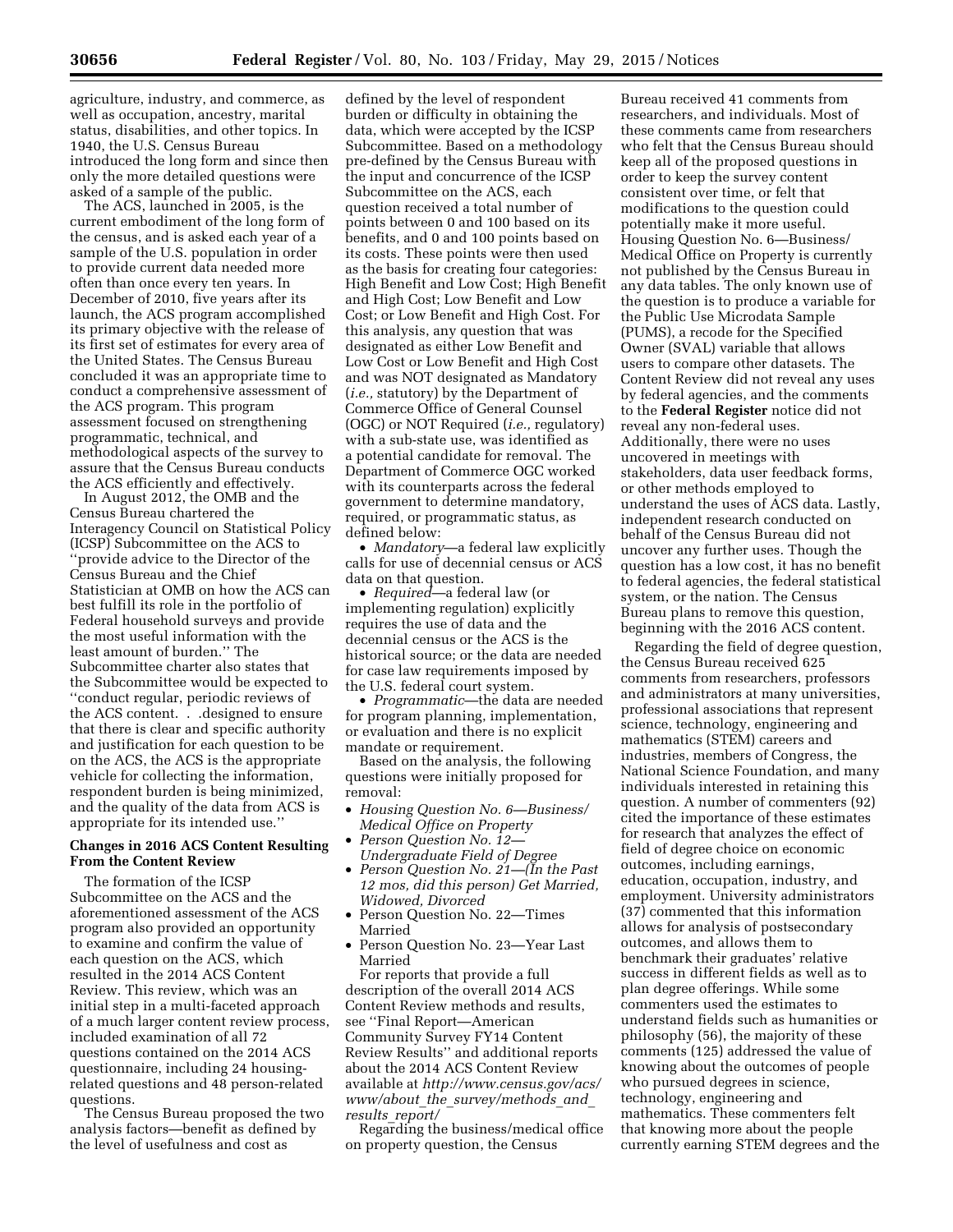people currently working in STEM fields would enable universities, advocacy groups, and policy makers to encourage more people to pursue STEM careers, and to encourage diversity within STEM careers.

The initial analysis of Person Question No. 12—Undergraduate Field of Degree did not uncover any evidence that the question was Mandatory or Required. However, comments to the **Federal Register** notice uncovered the existence of a relationship between the Census Bureau and the National Science Foundation, dating back to 1960. Over the course of this established relationship, long-form decennial census data was used as a sampling frame for surveys that provided important information about scientists and engineers. These comments demonstrated that the Field of Degree question on the ACS continues this historical use of decennial long-form and ACS data for this purpose, and makes this process more efficient. Many commenters (58) also cited the necessity of the National Survey of College Graduates (NSCG), and recommended retaining the question because it is needed as a sampling frame for the NSCG. Though commenters theorized that the NSCG might still be able to produce STEM estimates without the ACS, a number of commenters (16) thought that doing so would be very expensive, costing as much as \$17 million more (1).

Additionally, many comments also indicated uses of this question to understand the economic outcomes of college graduates at local geographic levels, especially those with STEM degrees. These commenters included professional, academic, congressional, and policy-making stakeholders who expressed concerns that the absence of statistical information about STEM degrees would harm the ability to understand characteristics of small populations attaining STEM degrees. Given the importance of this small population group to the economy, the federal statistical system and the nation, bolstered by the new knowledge of historical precedent brought to light by commenters to the **Federal Register**  notice, the Census Bureau therefore plans to retain this question on the 2016 ACS.

Regarding the marital history questions, the Census Bureau received 1,361 comments from researchers and professors, professional associations that represent marriage and family therapists, the Social Security Administration (SSA), and many individuals interested in retaining these questions. SSA commented that it uses

the marital history questions to estimate future populations by marital status as part of the Board of Trustees annual report on the actuarial status (including future income and disbursements) of the Old-Age and Survivors Insurance (OASI) and Disability Insurance (DI) Trust Funds. The Department of Health and Human Services (HHS) also uses these questions to distinguish households in which a grandparent has primary responsibility for a grandchild or grandchildren, as well as to provide family formation and stability measures for the Temporary Assistance for Needy Families (TANF) program.

The focus of the proposed elimination is on the marital history questions only with no change to collection of marital status. Over 400 additional comments to the **Federal Register** notice cited concerns that the proposed elimination of the marital history questions was an indication of whether the government views information about marriage as somehow less valuable than other ACS question topics that were not proposed for removal. While the Census Bureau had always planned to continue collecting information about the ''marital status'' for each person in a household (Person Question No. 20) and their relationships to each other (Person Question No. 2), the Census Bureau remains sensitive to these criticisms

More than 100 supporters of retaining the marital history questions mentioned their utility for research into marital status changes over time and they correctly noted that there is currently no other national source of the marital history information. As a result, many commenters felt they would not be able to compare marriage characteristics and patterns with other nations in the same depth that is possible today. Similarly, without these questions, the commenters felt that the analysis of changes in marriage events (especially those due to changing societal values and pressures or policy changes) would be less robust. In particular, comments focused on 6 research areas that would be more difficult to analyze without the marital history questions:

- Family formation and stability (23)
- Patterns/trends of marriage and divorce (168)
- Marital effects on earnings, education and employment (45)
- Marital effects on child wellbeing (6)
- Same-sex marriages, civil unions and partnerships (70)
- New government policy effects on marriage (9)

Because the initial analysis of Person Question Nos. 21–23 on marital history did not uncover any evidence that data

from these questions were ''Required'' for federal use at sub-state geographies, those questions received a lower benefit score than many other ACS questions. However, in deference to the very large number (1,367) of comments received on the Census Bureau proposal to eliminate those questions, the Census Bureau plans to retain those questions on the 2016 ACS.

The Census Bureau takes very seriously respondent concerns and recognizes that the Content Review and the resulting, proposed question changes discussed above are only initial steps to addressing them. The Census Bureau has implemented an extensive action plan on addressing respondent burden and concerns. The work completed, and the comments received, on the 2014 Content Review provide a foundation for ongoing and future efforts to reduce burden and concerns. In addition to the immediate content changes (proposed above), the Census Bureau is also currently testing the language on the survey materials that may cause concern such as reminding people that their responses are required by law. In order to be responsive to these concerns about the prominence of the mandatory message on the envelopes, we are conducting research with a subset of ACS respondents in May 2015. Over the summer, we will work with external methodological experts to test other revisions of the ACS mail materials to check respondent perceptions of the softened references to the mandatory nature of participation in the ACS. The preliminary results of those tests will be available in the fall, and the Census Bureau will make changes to the 2016 ACS mail materials based on those results.

Concurrently we also are identifying additional questions that we may only need to ask intermittently, rather than each month or year. The current ACS sample design asks all of the survey questions from all selected households in order to produce estimates each year for small geographies and small populations. However, during the Content Review we learned about over 300 data needs that federal agencies require to implement their missions. We see several potential opportunities to either include some questions periodically, or ask a smaller subset of ACS respondents in cases where those agencies do not need certain data annually. The Census Bureau plans to engage the federal agencies and external experts on this topic during 2015. In addition, we need to assess the operational and statistical issues associated with alternate designs. The alternate designs will result in a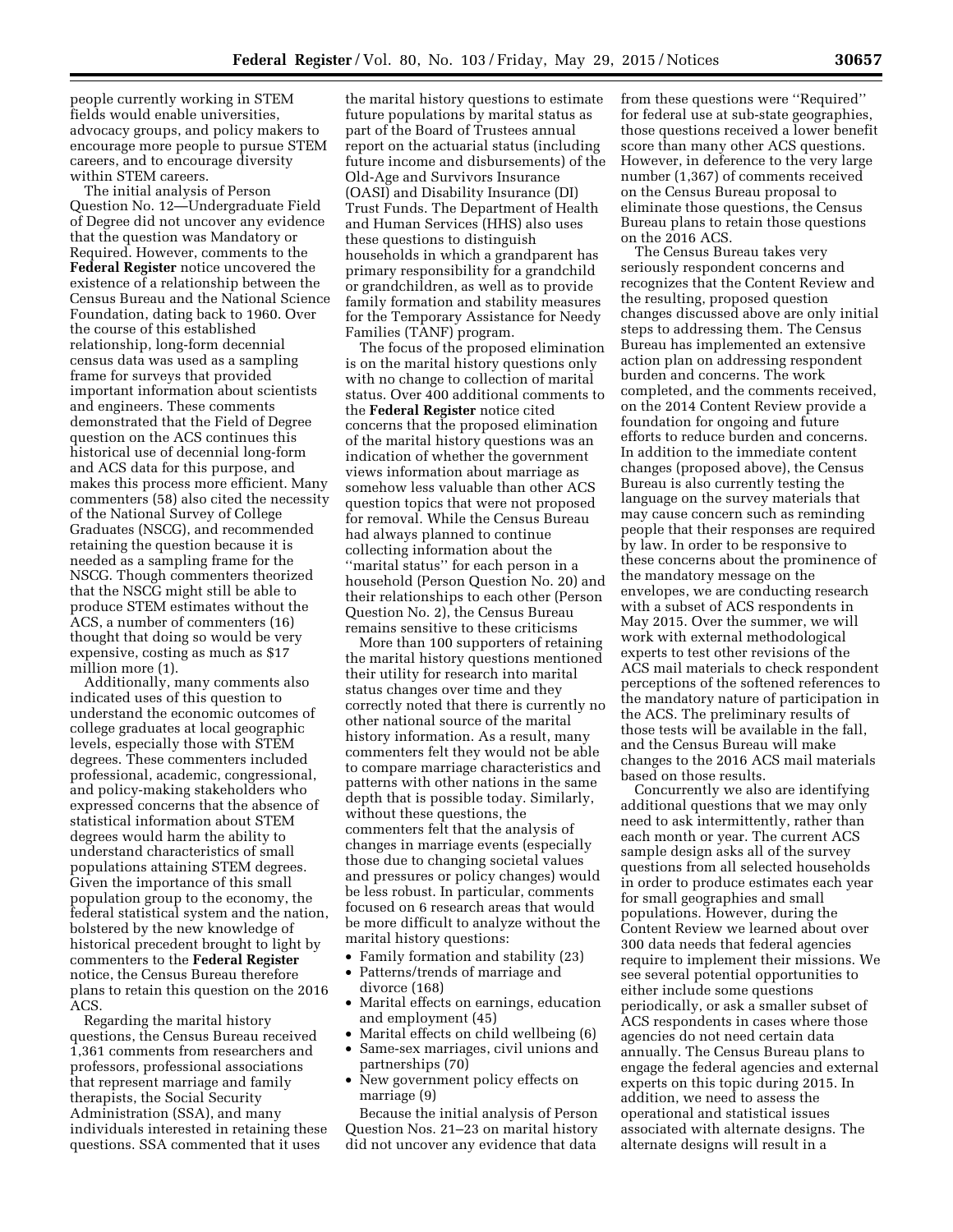reduction in the number of questions asked of individual households.

We are also conducting research on substituting the direct collection of information with the use of information already provided to the government. It is possible that the Census Bureau could use administrative records from federal and commercial sources in lieu of asking particular questions on the ACS.

Lastly, we are examining our approaches to field collection to reduce the number of in-person contact attempts while preserving data quality. For example, based on research conducted in 2012, we implemented changes in 2013 which led to an estimated reduction of approximately 1.2 million call attempts per year, while sustaining the 97 percent response rate for the survey overall. For the person visit operation, we are researching a reduction in the number of contact attempts. We plan to field test this change in August 2015. If successful we would implement nationwide in spring 2016.

We will continue to look for other opportunities to reduce respondent burden while maintaining survey quality. Taken together, these measures will make a significant impact on reducing respondent burden in the ACS. In fact, as we have been accelerating our research program in parallel with the content review, we are proposing several additional immediate changes to the 2016 ACS.

# **Changes in 2016 ACS Content Resulting From Cognitive Testing on Computer Usage and Internet Questions**

In early 2013 the Census Bureau began to reach out to Federal agency stakeholders through the forum provided by the OMB Interagency Committee for the ACS to identify possible question changes to be considered for the 2016 ACS Content Test. The ICSP Subcommittee on the ACS conducted an initial review of the proposals received from these Federal agencies, and identified a set of topics that would be approved for the formation of topical subcommittees. These topical subcommittees worked with the Census Bureau to develop proposed wording that was evaluated through multiple rounds of cognitive testing in 2014 and 2015 to refine the proposed question wording changes.

During the course of the preparations for the 2016 ACS Content Test, attention was given to the computer usage and Internet series of questions (questions 9 through 11 on the ACS–1(HU) questionnaire). When this series of questions was added to the production ACS questionnaire in 2013, it was clear

that the quickly evolving nature of the types of computing devices available and the ways individuals access the Internet would cause this series of questions to quickly become out-of-date. Cognitive testing of these questions in 2014 brought to light difficulties respondents face when answering the current versions of these questions that were corroborated by the metrics collected during the ACS Content Review. Specifically, technical terms and types of devices and Internet services referenced in the current questions are not easily reconciled with the devices and Internet services used by households today. Additionally, there is evidence in the production data being collected that respondents are misreporting their usage of tablets, since there is not a clear category that references tablet computers. Proposed changes to these questions to bring the wording more in sync with current devices and Internet services were shown to be effectively understood during the cognitive testing process. Therefore, in order to improve the quality of the ACS data, and to reduce the difficulty respondents experience when answering these questions, the Census Bureau is proposing revising these questions. Given the timing of the receipt of the results of cognitive testing, the proposal to revise these questions in the 2016 ACS was not included in the October 31st notice in the **Federal Register**.

In order to ensure that question changes are effective at collecting high quality data, the current policy requires that proposed revisions to questions must first be cognitively tested, and then, if successful, the results of the cognitive testing will be used as input to a field test that utilizes multiple ACS modes of collection. However, the current concerns with the computer use and Internet questions suggest the need in some instances for the ACS program to be more nimble in making changes than our current process for cognitive and field testing will allow. Therefore, we are evaluating on a pilot basis incorporating the following criteria into the pretesting requirements of the ICSP Subcommittee on the ACS to determine when to implement changes without field testing:

• The external environment related to the topic being measured has changed in a way that there is evidence of significant measurement error in the absence of a question change.

• Cognitive testing has been conducted on versions of the question accounting for multiple modes of administration (such as self-response and interviewer-administered) and the results have led to clear recommendations on the specific changes to make.

• There is evidence that implementing changes to the production versions of the question should be done on a timeline that makes field testing unfeasible, OR the Census Bureau has not received sufficient funding to conduct field testing.

If each of these criteria are met, then a change to ACS question wording could be considered without field testing. Regular reviews and analysis would continue to evaluate any questions changed under this policy, allowing the Census Bureau to preserve the quality of the ACS data and be more responsive in making question wording changes that reflect the changing environment.

# **Changes in 2016 ACS Content Concerning the Flush Toilet Section of the Plumbing Facilities Question**

Traditionally the means of determining substandard housing has involved identifying housing that lacks complete plumbing facilities or complete kitchen facilities. Until 2008, the Census Bureau asked one question to determine complete plumbing facilities, ''Does the house, apartment or mobile home have COMPLETE plumbing facilities; that is, (1) hot and cold running water, (2) flush toilet, and (3) bathtub or shower?'' Similarly, the Census Bureau used one question to determine complete kitchen facilities (sink with a faucet, stove or range, and a refrigerator). In 2008, in conjunction with our stakeholders, we broke the plumbing and kitchen facilities questions into six sub-parts in order ask about each component separately. Having data available for each sub-part has enabled us to better understand the impact of asking each one, including the flush toilet component. As we have accelerated our research into this topic, we have learned that there are very few instances where flush toilets alone determine the existence of substandard housing. After consultation with some of our key stakeholders, the Census Bureau believes that the flush toilet question places unnecessary burden on the American public relative to the value of the information gained from it, and recommends that it be removed in the 2016 ACS, though we will continue to work with stakeholders to explore how this information can be collected apart from the ACS.

### **Changes in 2016 ACS Mailing Procedures**

Based on the results of testing conducted in 2015, the Census Bureau is proposing to modify the mail out